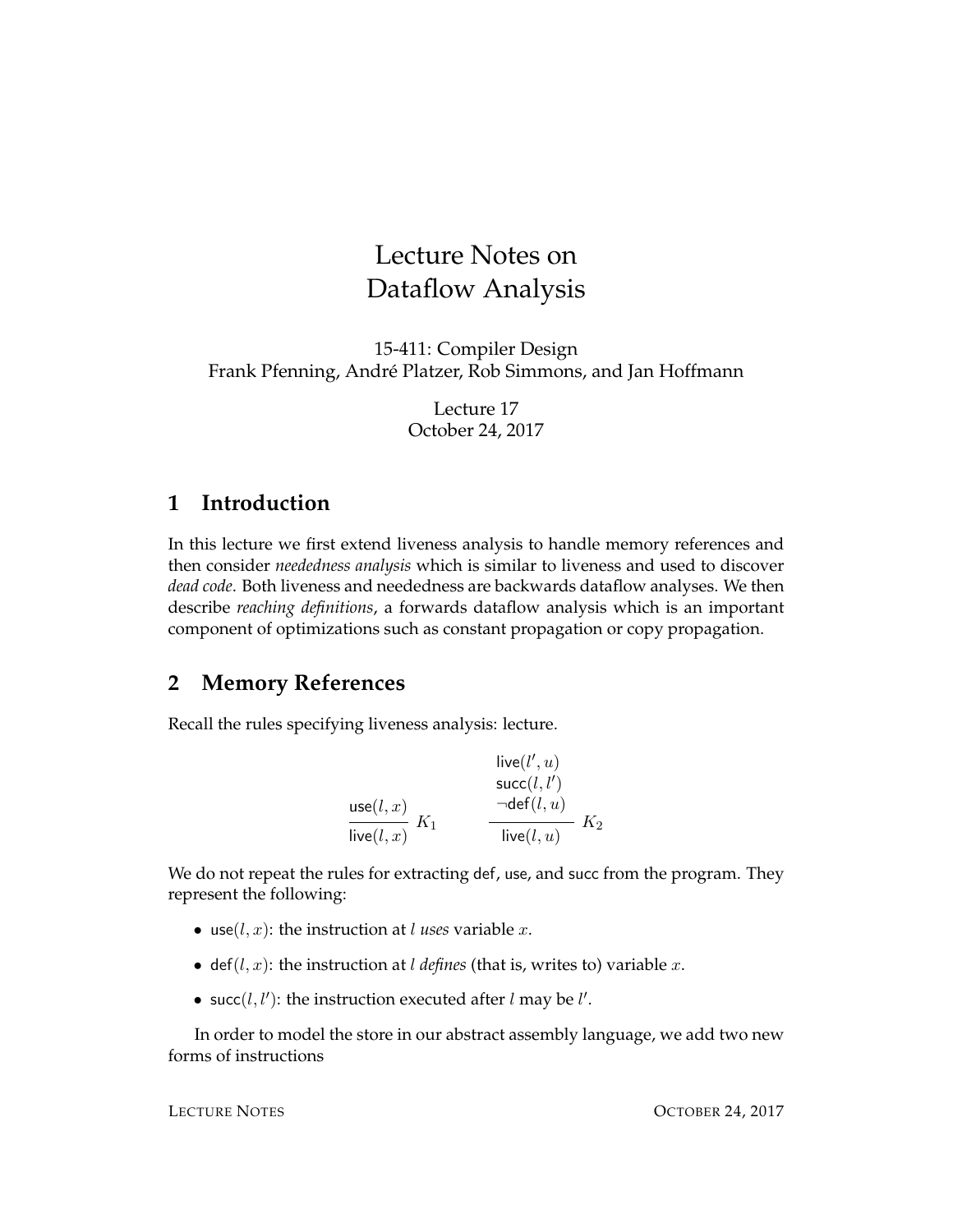- Load:  $y \leftarrow M[x]$ .
- Store:  $M[x] \leftarrow y$ .

All that is needed to extend the liveness analysis is to specify the def, use, and succ properties of these two instructions.

| $l: x \leftarrow M[y]$<br>$J_6$ | $l: M[y] \leftarrow x$ |
|---------------------------------|------------------------|
| def(l, x)                       | use(l, x)              |
| use(l, y)                       | use(l, y)              |
| $succ(l, l+1)$                  | $succ(l, l+1)$         |

The rule  $J_7$  for storing register contents to memory does not define any value, because liveness analysis does not track memory, only variables which then turn into registers. Tracking memory is indeed a difficult task and subject of a number of analyses of which *alias analysis* is the most prominent. We will consider this in a later lecture.

The two rules for liveness itself do not need to change! This is an indication that we refactored the original specification in a good way.

## **3 Dead Code Elimination**

An important optimization in a compiler is *dead code elimination* which removes unneeded instructions from the program. Even if the original source code does not contain unnecessary code, after translation to a low-level language dead code often arises either just as an artifact of the translation itself or as the result of optimizations. We will see an example of these phenomena in Section [5;](#page-4-0) here we just use a small example.

In this code, we compute the factorial  $x!$  of  $x$ . The variable  $x$  is live at the first line. This would typically be the case of an input variable to a program.

|  | Instructions                             | Live variables   |                                            |
|--|------------------------------------------|------------------|--------------------------------------------|
|  | $l_1$ : $p \leftarrow 1$                 | $\boldsymbol{x}$ |                                            |
|  | $l_2$ : $p \leftarrow p * x$             | p, x             |                                            |
|  | $l_3 : z \leftarrow p+1$                 | p, x             | $(z \text{ not live } @ l_4$ ! Dead code?) |
|  | $l_4$ : $x \leftarrow x-1$               | p, x             |                                            |
|  | $l_5$ : if $(x>0)$ then $l_2$ else $l_6$ | p, x             |                                            |
|  | $l_6$ : return $p$                       |                  |                                            |

The only unusual part of the loop is the unnecessary computation of  $p + 1$ .

We may suspect that line 3 is dead code, and we should be able to eliminate it, say, by replacing it with some nop instruction which has no effect, or perhaps eliminate it entirely when we finally emit the code. The reason to suspect that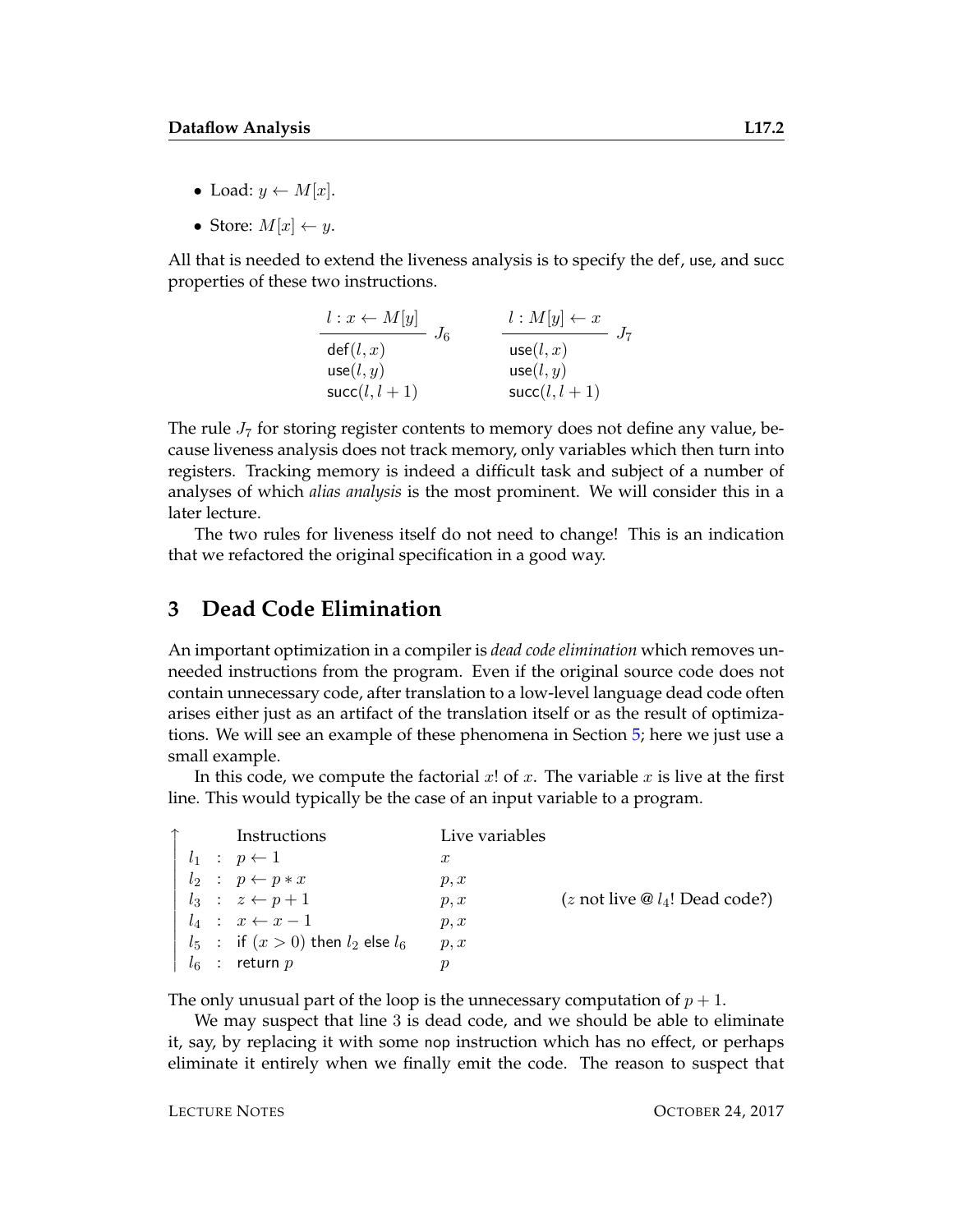line 3 is dead code is that  $z$  is not live at the successor line. While this may be sufficient reason to eliminate the assignment here, this is not true in general. For example, we may have an assignment such as  $z \leftarrow p/x$  which is required to raise an exception if  $x = 0$ , or if an overflow occurs, because the result is too large to fit into the allotted bits on the target architecture (division by -1). Another example is a memory reference such as  $z \leftarrow M[x]$  which is required to raise an exception if the address  $x$  has actually not been allocated or is not readable by the executing process. We will come back to these exceptions in the next section. First, we discuss another phenomenon exhibited in the following small modification of the program above.

|  | Instructions                               | Live variables |                       |
|--|--------------------------------------------|----------------|-----------------------|
|  | $l_1 : p \leftarrow 1$                     | x, z           |                       |
|  | $l_2$ : $p \leftarrow p * x$               | p, x, z        |                       |
|  | $l_3$ : $z \leftarrow z + 1$               | p, x, z        | (live but not needed) |
|  | $l_4$ : $x \leftarrow x-1$                 | p, x, z        |                       |
|  | $l_5$ : if $(x > 0)$ then $l_2$ else $l_6$ | p, x, z        |                       |
|  | $\vert l_6$ : return p                     |                |                       |

Here we see that z is live in the loop (and before it) even though the value of z does not influence the final value returned. To see this yourself, note that in the first backwards pass we find z to be used at line 3. After computing  $p$ ,  $x$ , and  $z$  to be live at line 2, we have to reconsider line 5, since 2 is one of its successors, and add  $z$  as live to lines 5, 4, and 3.

This example shows that liveness is not precise enough to eliminate even simple redundant instructions such as the one in line 3 above.

#### **4 Neededness**

In order to recognize that assignments as in the previous example program are indeed redundant, we need a different property we call *neededness*. We will structure the specification in the same way as we did for liveness: we analyze each instruction and extract the properties that are necessary for neededness to proceed without further reference to the program instructions themselves.

The crucial first idea is that some variables are needed because an instruction they are involved in may have an *effect*. Let's call such variable *necessary*. Formally, we write nec(l, x) to say that x is necessary at instruction l. We use the notation  $\oslash$ for a binary operator which may raise an exception, such as division or the modulo operator. For our set of instructions considered so far, the following are places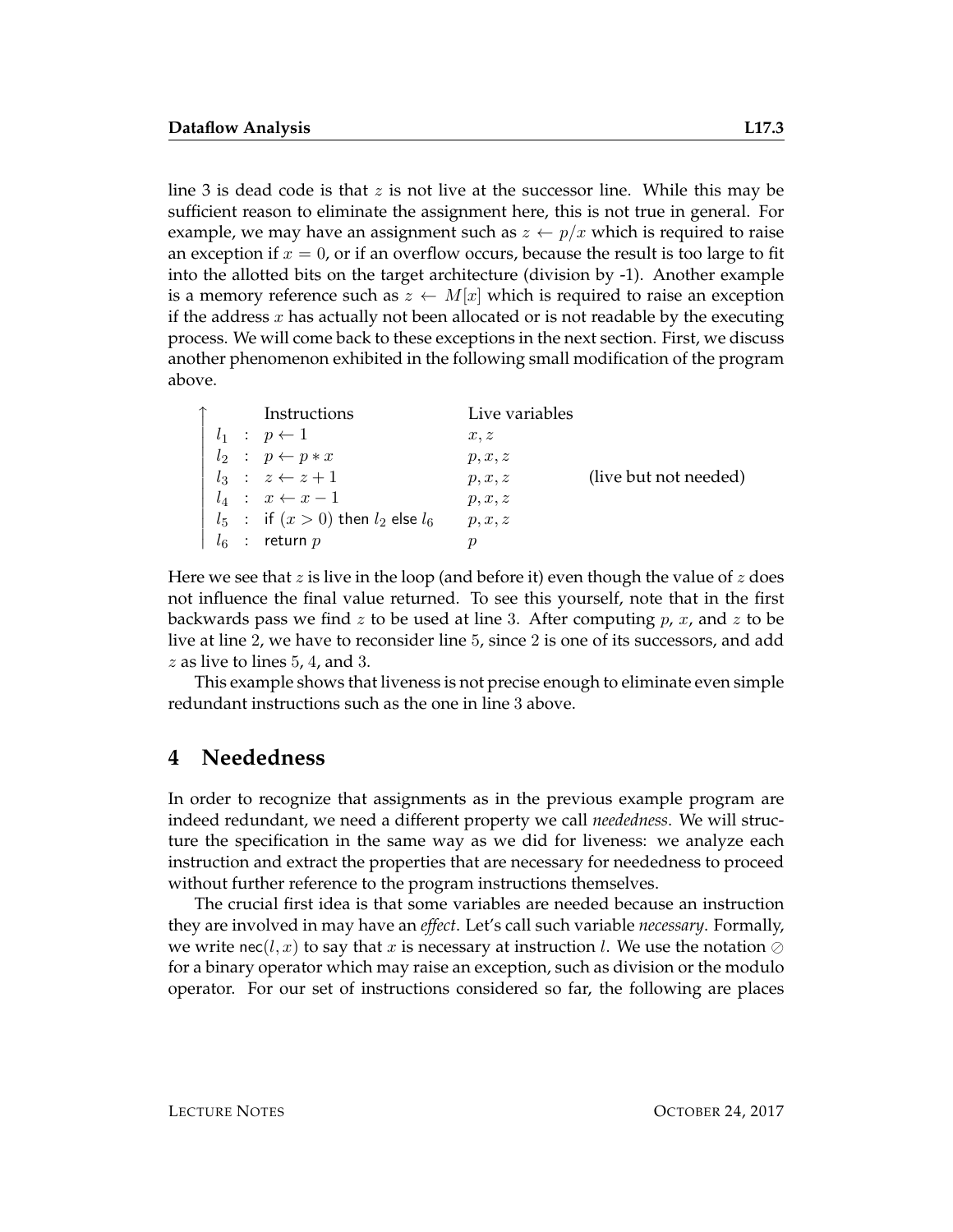where variables are necessary because of the possibility of effects.

$$
\begin{array}{ccc}\nl: x \leftarrow y \oslash z & l: \text{if } (x ? c) \text{ then } l_t \text{ else } l_f \\
\text{nec}(l, y) & \text{nec}(l, x)\n\end{array}\nE_1
$$
\n
$$
\frac{l: \text{return } x}{\text{nec}(l, z)} E_3
$$
\n
$$
\frac{l: y \leftarrow M[x]}{\text{nec}(l, x)} E_4
$$
\n
$$
\frac{l: M[x] \leftarrow y}{\text{nec}(l, x)} E_5
$$
\n
$$
\frac{l: w[x] \leftarrow M[x]}{\text{nec}(l, x)} E_5
$$
\n
$$
\frac{l: (l, x) \leftarrow M[x]}{\text{nec}(l, x)} E_6
$$

Here,  $x$  is flagged as necessary at a return statement because that is the final value returned, and a conditional branch because it is necessary to test the condition. The effect here is either the jump to  $l_t$ , or a jump to  $l_f$ . We noted that x was necessary in the instruction  $y \leftarrow M[x]$  because x could be an invalid memory address, leading to an exception. However, if the language is *memory safe* (and C0 is), and we guard memory references with appropriate checks (such as bounds checks for arrays), then we can loosen this definition and possibly eliminate the memory load instruction if y is not needed at  $l + 1$ . This means that our optimizations must take special care to avoid transforming a safe program into an unsafe one.

A side remark: on many architectures including the x86 and x86-64, apparently innocuous instructions such as  $x \leftarrow x + y$  have an effect because they set the condition code registers. This makes optimizing unstructured machine code quite difficult. However, in compiler design we have a secret weapon: we only have to optimize the code that we generate! Put a different way, the language that we are analyzing here is an *intermediate language*. Most compiler writers don't have the freedom to change the meaning of source language programs that they receive, and almost no compiler writers have the freedom to change the meaning of the assembly programs they generate, but you have a great deal of freedom in deciding what is or is not allowed in your intermediate languages.

Now that we have extracted when variables are immediately *necessary* at any given line, we have to exploit this information to compute neededness. We write needed( $l, x$ ) if x is needed at l. The first rule captures the motivation for designing the rules for necessary variables.

$$
\frac{\text{nec}(l, x)}{\text{needed}(l, x)} N_1
$$

This seeds the neededness relation and we need to consider how to propagate it. Our second rule is an exact analogue of the way we propagate liveness.

$$
\begin{array}{l}\text{needed}(l',u) \\ \text{succ}(l,l') \\ \neg \text{def}(l,u) \\ \hline \text{needed}(l,u) \\ \end{array} \hspace{1.5cm} N_2
$$

LECTURE NOTES OCTOBER 24, 2017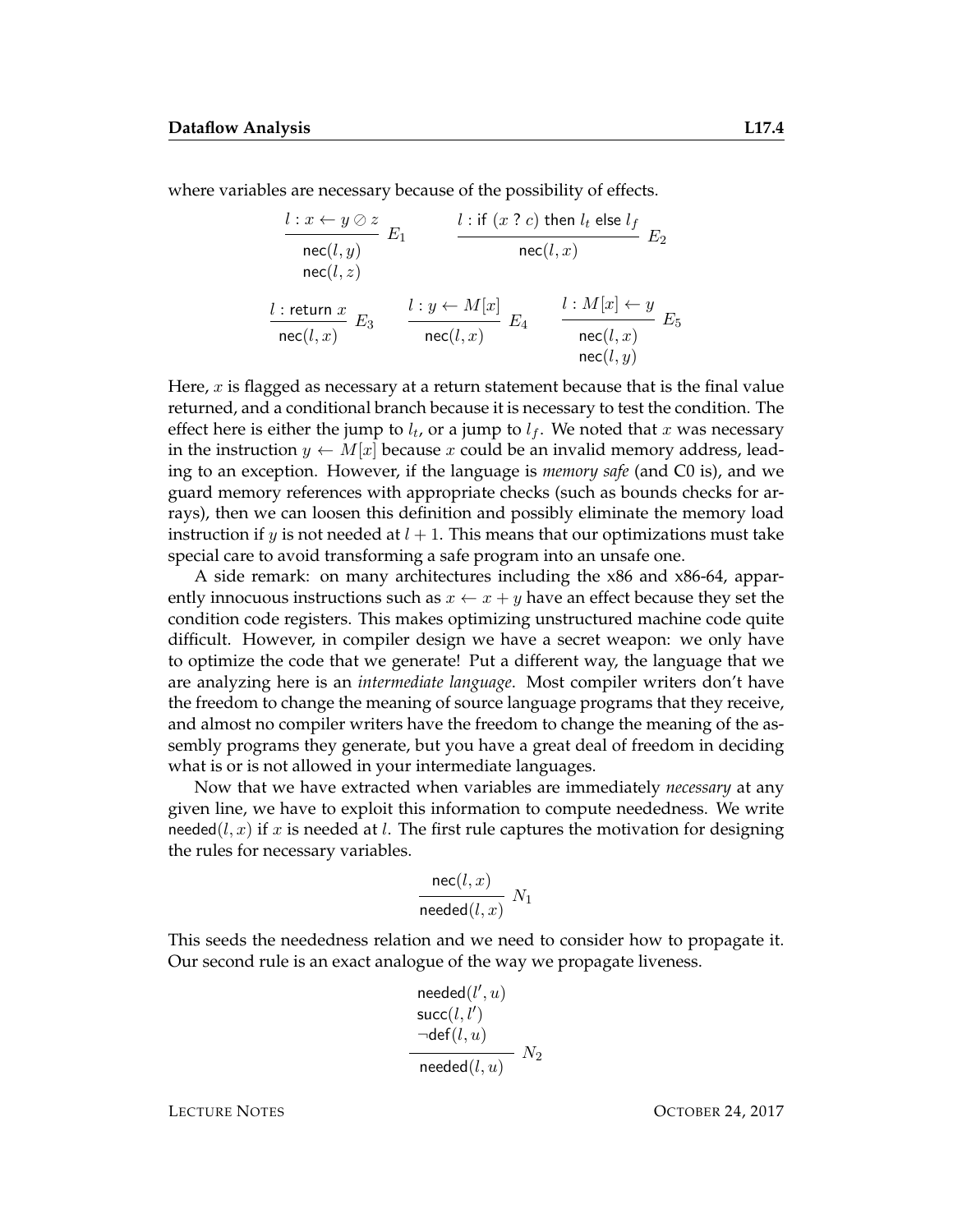The crucial rule is the last one. In an assignment  $x \leftarrow y \oplus z$  the variables y and z are needed if x is needed in the remaining computation. If x cannot be shown to be needed, then y and z are not needed if  $\oplus$  is an effect free operation. Abstracting away from the particular instruction, we get the following:

$$
use(l, y)
$$
  
\n
$$
def(l, x)
$$
  
\n
$$
succ(l, l')
$$
  
\n
$$
needed(l', x)
$$
  
\n
$$
Needed(l, y)
$$
  
\n
$$
N_3
$$

We see that neededness analysis is slightly more complex than liveness analysis: it requires three rules instead of two, and we need the new concept of a variable necessary for an instruction due to effects. We can restructure the program slightly and could unify the formulas  $\operatorname{nec}(\ell, x)$  and  $\operatorname{needed}(\ell, x)$ . This is mostly a matter of taste and modularity. Personally, I prefer to separate local properties of instructions from those that are propagated during the analysis, because local properties are more easily re-used. The specification of neededness is actually an example of that: it re-uses use( $l, x$ ) in rule  $N_3$  which we first introduced for liveness analysis. If we had structured liveness analysis so that the rules for instructions generate live( $l, x$ ) directly, it would not have worked as well here.

We can now perform neededness analysis on our example program. We have indexed each variable with the numbers of all rules that can be used to infer that they are needed  $(N_1, N_2, \text{or } N_3)$ .

|  | Instructions                             | Needed variables |
|--|------------------------------------------|------------------|
|  | $l_1$ : $p \leftarrow 1$                 | $x^2$            |
|  | $l_2$ : $p \leftarrow p * x$             | $p^3, x^{2,3}$   |
|  | $l_3$ : $z \leftarrow z + 1$             | $p^2, x^2$       |
|  | $l_4$ : $x \leftarrow x-1$               | $p^2, x^3$       |
|  | $l_5$ : if $(x>0)$ then $l_2$ else $l_6$ | $p^2, x^{1,2}$   |
|  | $l_6$ : return p                         | $n^{1}$          |

At the crucial line  $l_3$ , z is defined but not needed on line  $l_4$ , and consequently it is not needed at line  $l_3$  either.

Since the right-hand side of  $z \leftarrow z + 1$  does not have an effect, and z is not needed at any immediate successor line, this statement is dead code and can be optimized away.

## <span id="page-4-0"></span>**5 Optimization Example**

The natural direction for both liveness analysis and neededness analysis is to traverse the program backwards. In this section we present another important anal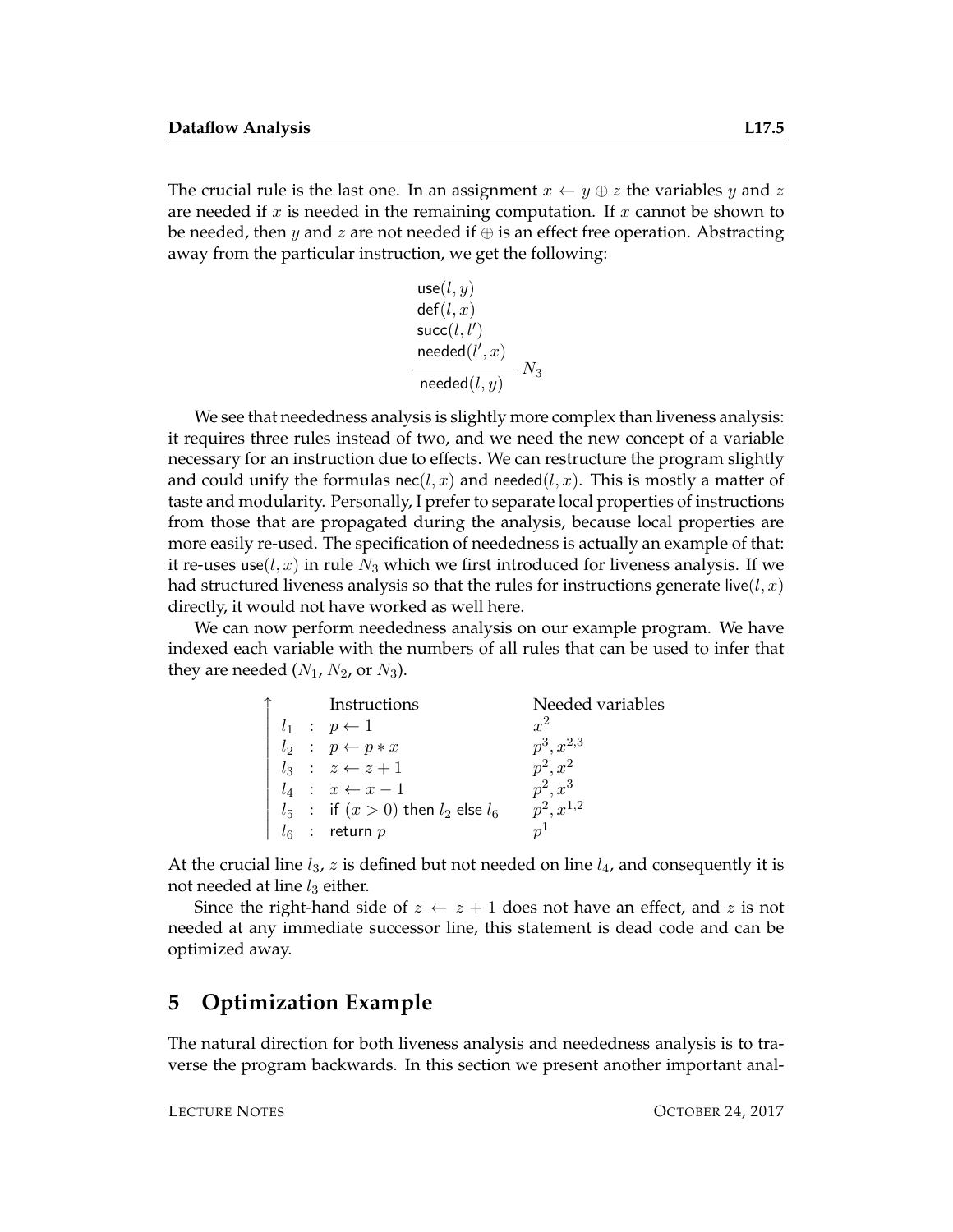ysis whose natural traversal directions is *forward*. As motivating example for this kind of analysis we use an array access with bounds checks.

In our source language C0 we will have an assignment  $x = A[0]$  where A is an array. We also assume there are (assembly language) variables  $n$  with the number of elements in array  $A$ , variable  $s$  with the size of the array elements, and  $a$  with the base address of the array. We might then translate the assignment to the following code:

 $l_1$  :  $i \leftarrow 0$  $l_2$  : if  $(i < 0)$  then error else  $l_3$  $l_3$  : if  $(i \geq n)$  then error else  $l_4$  $l_4$  :  $t \leftarrow i*s$  $l_5$  :  $u \leftarrow a + t$  $l_6$  :  $x \leftarrow M[u]$  $l_7$  : return x

The last line is just to create a live variable  $x$ . We notice that line 2 is redundant because the test will always be false. Computationally, we can figure this out in two steps. First we apply *constant propagation* to replace  $(i < 0)$  by  $(0 < 0)$  and then apply *constant folding* to evaluate the comparison to 0 (representing falsehood). Line 3 is necessary unless we know that  $n > 0$ . Line 4 performs a redundant multiplication: because  $i$  is 0 we know t must also be 0. This is an example of an arithmetic optimization similar to constant folding. And now line 5 is a redundant addition of 0 and can be turned into a move  $u \leftarrow a$ , again a simplification of modular arithmetic.

At this point the program has become

$$
l_1 : i \leftarrow 0
$$
  
\n
$$
l_2 : \text{goto } l_3
$$
  
\n
$$
l_3 : \text{if } (i \geq n) \text{ then error else } l_4
$$
  
\n
$$
l_4 : t \leftarrow 0
$$
  
\n
$$
l_5 : u \leftarrow a
$$
  
\n
$$
l_6 : x \leftarrow M[u]
$$
  
\n
$$
l_7 : \text{return } x
$$

Now we notice that line 4 is dead code because t is not *needed*. We can also apply *copy propagation* to replace  $M[u]$  by  $M[a]$ , which now makes u not needed so we can apply *dead code elimination* to line 4. We observe that  $l_2$  has the same meaning as nop in this particular program, since it is a goto that points to the very next line. Finally, we can again apply *constant propagation* to replace the *only* remaining occurrence of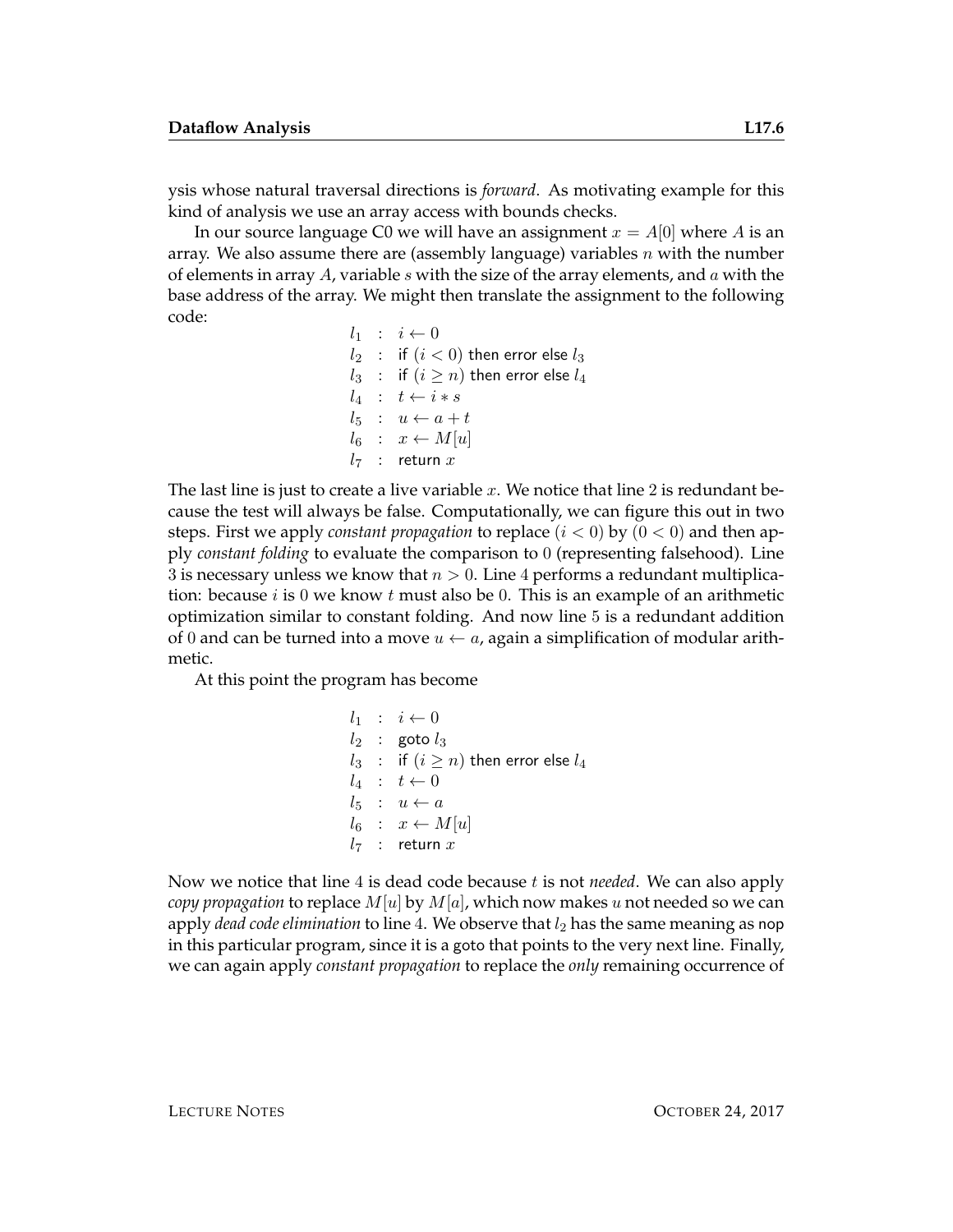i in line 3 by 0 followed by *dead code elimination* for line 1 to obtain

 $l_1$  : nop  $l_2$  : nop  $l_3$  : if  $(0 \ge n)$  then error else  $l_4$  $l_4$  : nop  $l_5$  : nop  $l_6$  :  $x \leftarrow M[a]$  $l_7$  : return x

which can be quite a bit more efficient than the first piece of code. Of course, when emitting machine code we can delete the nop operations to reduce code size.

One important lesson from this example is that many different kinds of optimizations have to work in concert in order to produce efficient code in the end. What we are interested in for this lecture is what properties we need for the code to ensure that the optimization are indeed applicable.

We return to the very first optimization of constant propagation. We replaced the test  $(i < 0)$  with  $(0 < 0)$ . This looks straightforward, but what happens if some other control flow path can reach the test? For example, we can insert an increment and a conditional to call this optimization into question.

|  | $l_1$ : $i \leftarrow 0$                      |  | $l_1$ : $i \leftarrow 0$                            |
|--|-----------------------------------------------|--|-----------------------------------------------------|
|  | $l_2$ : if $(i < 0)$ then error else $l_3$    |  | $l_2$ : if $(i < 0)$ then error else $l_3$          |
|  | $l_3$ : if $(i \geq n)$ then error else $l_4$ |  | $l_3$ : if $(i \geq n)$ then error else $l_4$       |
|  | $l_4$ : $t \leftarrow i*s$                    |  | $l_4$ : $t \leftarrow i*s$                          |
|  | $l_5$ : $u \leftarrow a + t$                  |  | $l_5$ : $u \leftarrow a + t$                        |
|  | $l_6$ : $x \leftarrow M[u]$                   |  | $l_6$ : $x \leftarrow M[u]$                         |
|  | $l_7$ : return x                              |  | $1_7 : i \leftarrow i+1$                            |
|  |                                               |  | $\mathbf{l}_8$ : if $(i < n)$ then $l_2$ else $l_9$ |
|  |                                               |  | $l_9$ : return x                                    |
|  |                                               |  |                                                     |

Even though lines 1–6 have not changed, suddenly we can no longer replace  $(i < 0)$ with  $(0 < 0)$  because the second time line 2 is reached, i is 1. With arithmetic reasoning we may be able to recover the fact that line 2 is redundant, but pure constant propagation and constant folding is no longer sufficient.

What we need to know for copy propagation is that the definition of  $i$  in line 1 is the only definition of  $i$  that can reach line 2. This is true in the program on the left, but not on the right since the definition of  $i$  at line 7 can also reach line 2 if the condition at line 9 is true.

## **6 Reaching Definitions**

We say a definition  $l : x \leftarrow ...$  *reaches* a line  $l'$  if there is a path of control flow from  $l$  to  $l'$  during which  $x$  is not redefined. Because variables in SSA form are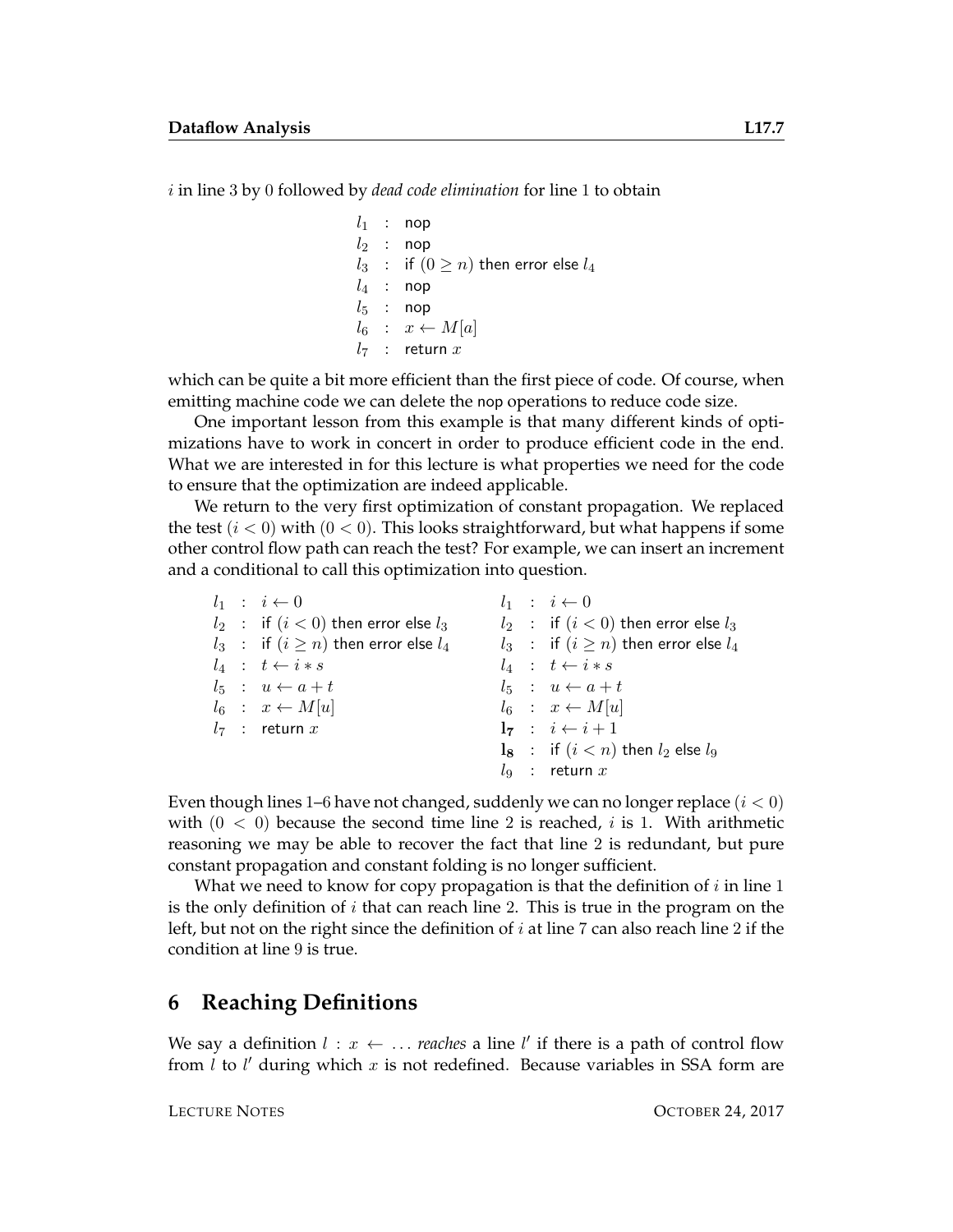never redefined, this property is only useful for code not in SSA form. In logical language:

• reaches( $l, x, l'$ ) if the definition of x at l reaches l' (especially x has not been redefined since).

We only need two inference rules to define this analysis. The first states that a variable definition reaches any immediate successor. The second expresses that we can propagate a reaching definition of  $x$  to all successors of a line  $l'$  we have already reached, unless this line also defines  $x$ .

| reaches $(l, x, l')$        |                          |
|-----------------------------|--------------------------|
| $\text{def}(l, x)$          | $\text{succ}(l', l'')$   |
| $\text{succ}(l, l')$        | $\neg \text{def}(l', x)$ |
| $\text{reaches}(l, x, l')$  | $R_1$                    |
| $\text{reaches}(l, x, l'')$ | $R_2$                    |

Analyzing the original program on the left, we see that the definition of  $i$  at line 1 reaches lines 2–7, and this is (obviously) the only definition of i reaching lines 2 and 4. We can therefore apply the optimizations sketched above.

In the program on the right hand side, the definition of  $i$  at line 7 also reaches lines 2–8 so neither optimization can be applied.

Inspection of rule  $R_2$  confirms the intuition that reaching definitions are propagated *forward* along the control flow edges. Consequently, a good implementation strategy starts at the beginning of a program and computes reaching definitions in the forward direction. Of course, saturation in the presence of backward branches means that we may have to reconsider earlier lines, just as in the backwards analysis.

A word on complexity: we can bound the size of the saturated database for reaching definitions by  $L^2$ , where  $L$  is the number of lines in the program. This is because each line defines at most one variable (or, in realistic machine code, a small constant number). Counting prefix firings (which we have not yet discussed) does not change this estimate, and we obtain a complexity of  $O(L^2)$ . This is not quite as efficient as liveness or neededness analysis (which are  $O(L \cdot V)$ ), so we may need to be somewhat circumspect in computing reaching definitions.

## **7 Summary**

We have extended the ideas behind liveness analysis to neededness analysis which enables more aggressive dead code elimination. Neededness is another example of a program analysis proceeding naturally backward through the program, iterating through loops.

We have also seen reaching definitions, which is a forward dataflow analysis necessary for a number of important optimizations such as constant propagation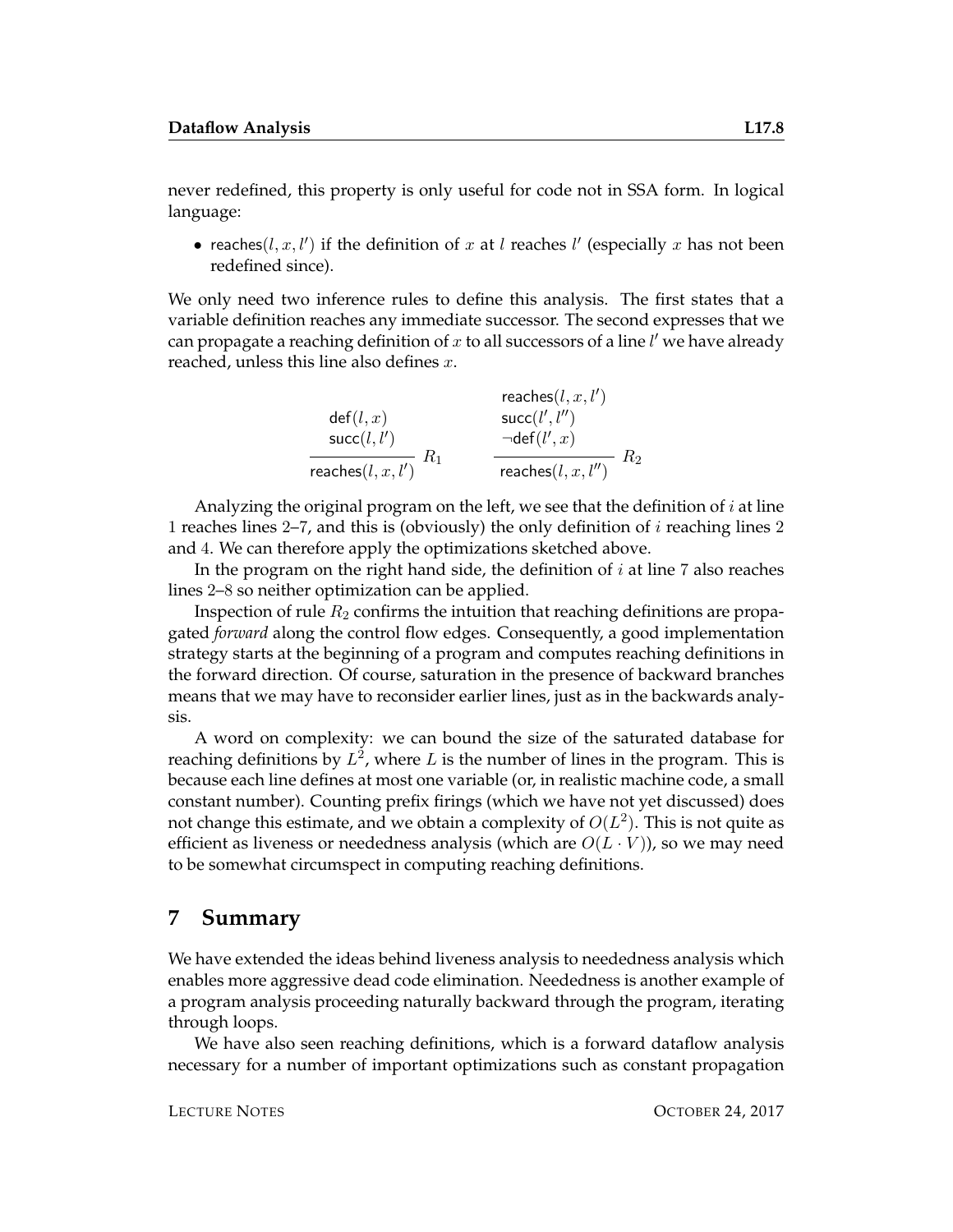or copy propagation. Reaching definitions can be specified in two rules and do not require any new primitive concepts beyond variable definitions (def(x, l)) and the control flow graph (succ( $l$ , $l'$ )), both of which we already needed for liveness analysis.

Another important observation from the need for dataflow analysis information during optimization is that dataflow analysis may have to be rerun after an optimization transformed the program. Rerunning all analysis exhaustively all the time after each optimization may be time-consuming. Adapting the dataflow analysis information during optimization transformations is sometimes possible as well, but correctness is less obvious.

For an alternative approach to dataflow analysis via *dataflow equations*, see the textbook [\[App98\]](#page-9-0), Chapters 10.1 and 17.1–3. Notes on implementation of dataflow analyses are in Chapter 10.1–2 and 17.4. Generally speaking, a simple iterative implementation with a library data structure for sets which traverses the program in the natural direction should be efficient enough for our purposes. We would advise against using bitvectors for sets. Not only are the sets relatively sparse, but bitvectors are more time-consuming to implement. An interesting alternative to iterating over the program, maintaining sets, is to do the analysis one variable at a time (see the remark on page 216 of the textbook). The implementation via a saturating engine for Datalog is also interesting, yet a bit more difficult to tie into the infrastructure of a complete compiler. The efficiency gain noted by Whaley et al. [\[WACL05\]](#page-9-1) becomes only critical for interprocedural and whole program analyses rather than for the intraprocedural analyses we have presented so far.

#### **Questions**

- 1. Why does or liveness analysis not track memory? Should it?
- 2. Why is neededness different from liveness? Could we reuse part of one analysis for the other? Should we?
- 3. Why should it be a problem if a single dataflow analysis is slow? We only run it once, don't we?
- 4. How can the def/use/succ information be made accessible conveniently in a programming language? Does it improve the structure of the code if we do that?
- 5. Should our intermediate representation have an explicit representation of the control flow graph? What are the benefits and downsides?
- 6. Why should we care about dead code elimination? Nobody writes dead code down anyways, because that'd be a waste of time.